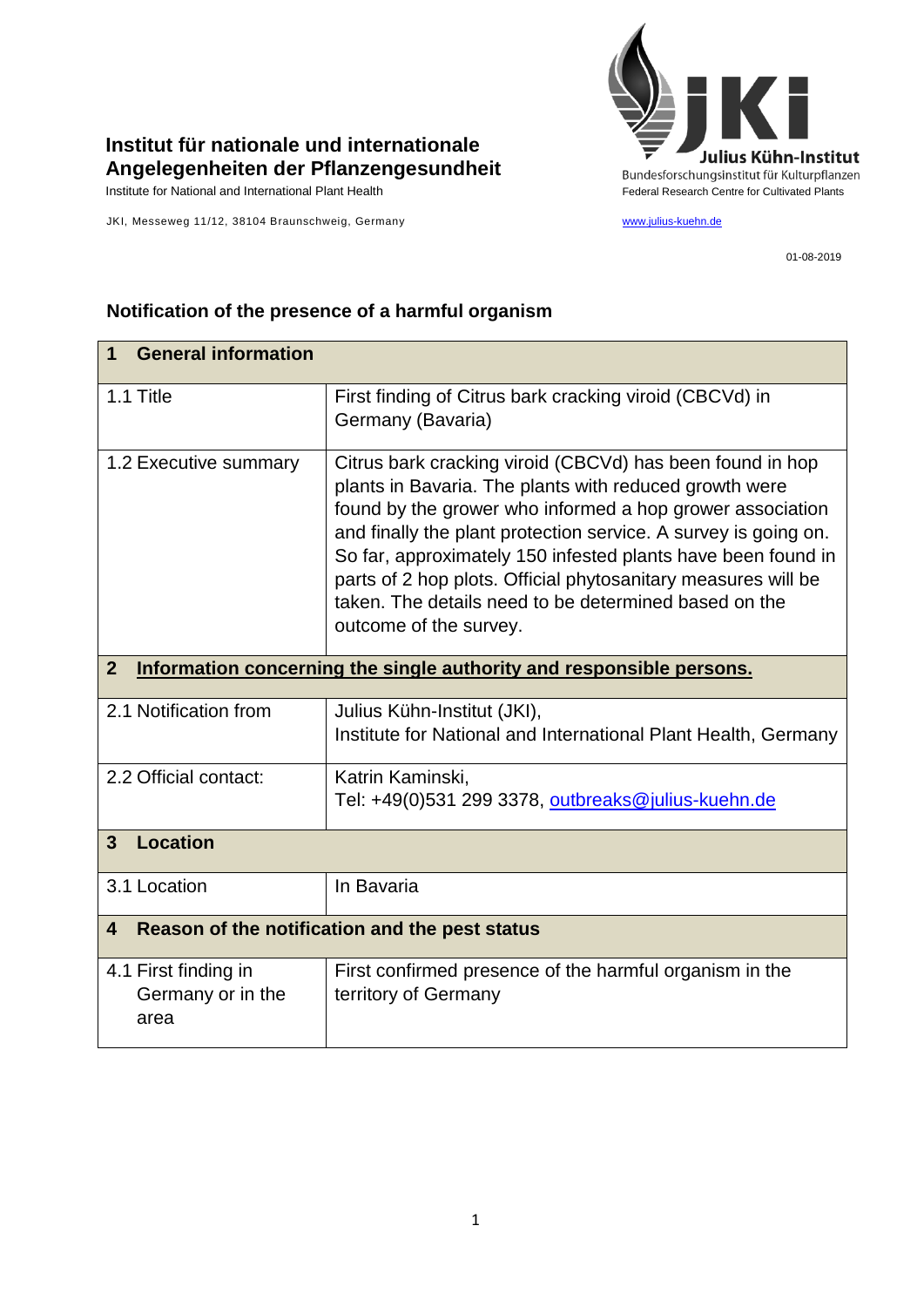| 4.2 Pest status of the area where the<br>harmful organism has been<br>found present, after the official<br>confirmation.                 | Transient, under eradication                                                                                          |  |
|------------------------------------------------------------------------------------------------------------------------------------------|-----------------------------------------------------------------------------------------------------------------------|--|
| 4.3 Pest status in Germany before<br>the official confirmation of the<br>presence, or suspected<br>presence, of the harmful<br>organism. | Absent, no pest records                                                                                               |  |
| 4.4 Pest status in Germany after the<br>official confirmation of the<br>presence of the harmful<br>organism.                             | Transient, under eradication, only at one<br>location                                                                 |  |
| Finding, sampling, testing and confirmation of the harmful organism.<br>$5\phantom{.0}$                                                  |                                                                                                                       |  |
| 5.1 How the presence or appearance<br>of the harmful organism was<br>found.                                                              | Information submitted by professional operator                                                                        |  |
| 5.2 Date of finding:                                                                                                                     | 18.07.2019                                                                                                            |  |
| 5.3 Sampling for laboratory analysis.                                                                                                    |                                                                                                                       |  |
| 5.4 Name and address of the<br>Laboratory                                                                                                | Bayerische Landesanstalt für Landwirtschaft<br>(LfL) - Institut für Pflanzenschutz, Lange Point<br>10, 85354 Freising |  |
| 5.5 Diagnostic method                                                                                                                    | Realtime RT-PCR, RT-PCR, Sequencing                                                                                   |  |
| 5.6 Date of official confirmation of the<br>harmful organism's identity.                                                                 | 26.07.2019                                                                                                            |  |
| Infested area, and the severity and source of the outbreak in that area.<br>6                                                            |                                                                                                                       |  |
| 6.1 Size and delimitation of the<br>infested area.                                                                                       | Approximately 150 plants in parts of 2 hop<br>plots                                                                   |  |
| 6.2 Characteristics of the infested<br>area and its vicinity.                                                                            | Open air – production area: field                                                                                     |  |
| 6.3 Host plants in the infested area<br>and its vicinity                                                                                 | Humulus lupulus (producing region<br>approximately 16,000 ha)                                                         |  |
| 6.4 Infested plant(s), plant product(s)<br>and other object(s).                                                                          | Humulus lupulus (approximately 150 plants<br>already planted, not to be reproduced or                                 |  |